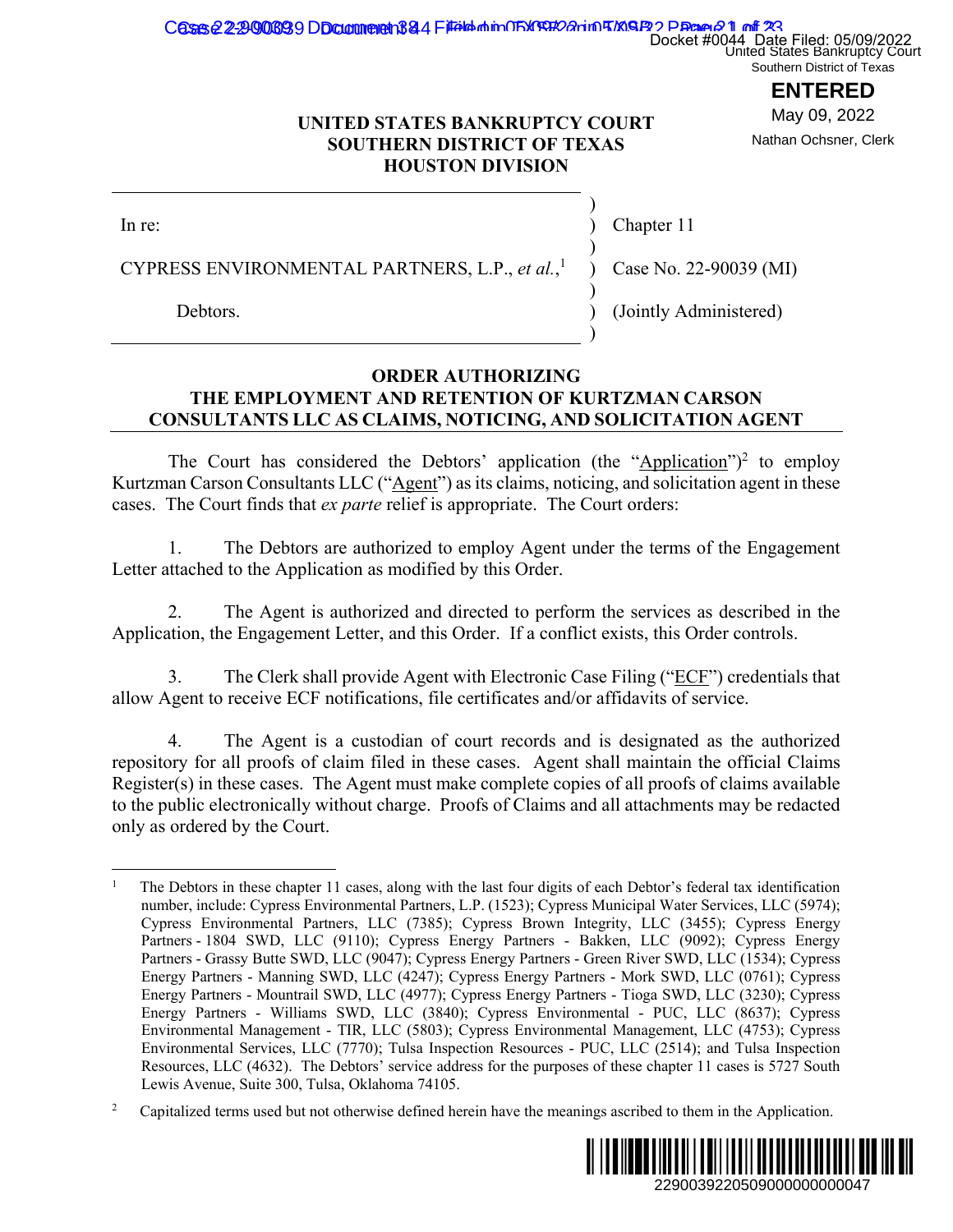### Cases 22-2900893 DD comment 344 Filed on 05X95622 rin 5709522 Page 22 of 23

5. The Agent shall provide the Clerk with a certified duplicate of the official Claims Register(s) upon request.

6. The Agent shall provide (i) an electronic interface for filing proofs of claim in these cases; and (ii) a post office box or street mailing address for the receipt of proofs of claim sent by United States Mail or overnight delivery.

7. The Agent is authorized to take such other actions as are necessary to comply with all duties and provide the Services set forth in the Application and the Engagement Letter.

8. The Agent shall provide detailed invoices setting forth the services provided and the rates charged on a monthly basis to the Debtors, their counsel, the Office of the United States Trustee, counsel for any official committee, and any party in interest who specifically requests service of the monthly invoices in writing.

9. The Agent shall not be required to file fee applications. Upon receipt of Agent's invoices, the Debtors are authorized to compensate and reimburse Agent for all undisputed amounts in the ordinary course in accordance with the terms of the Engagement Letter. All amounts due to the Agent will be treated as  $\S$  503(b) administrative expenses. The Agent may apply its advance in accordance with the Engagement Letter and the terms of this Order.

10. The Debtors shall indemnify Agent under the terms of the Engagement Letter, as modified and limited by this Order. Notwithstanding the foregoing, the Agent is not indemnified for, and may not receive any contribution or reimbursement with respect to:

For matters or services arising before this case is closed, any matter or service not approved by an order of this Court.

b. Any matter that is determined by a final order of a Court of competent jurisdiction that arises from (i) the Agent's gross negligence, willful misconduct, fraud, bad faith, self-dealing, or breach of fiduciary duty (ii) a contractual dispute if the court determines that indemnification, contribution, or reimbursement would not be permissible under applicable law; or (iii) any situation in which the Court determines that indemnification, contribution, or reimbursement would not be permissible pursuant to *In re Thermadyne Holdings Corp.*, 283 B.R. 749, 756 (B.A.P. 8th Cir. 2002). No matter governed by this paragraph may be settled without this Court's approval.

c. This paragraph does not preclude Agent from seeking an order from this Court requiring the advancement of indemnity, contribution or reimbursement obligations in accordance with applicable law.

11. The Agent shall not cease providing services during these chapter 11 cases for any reason, including nonpayment, without an order of the Court. In the event Agent is unable to provide the Services set out in this Order and/or the Engagement Letter, Agent will immediately